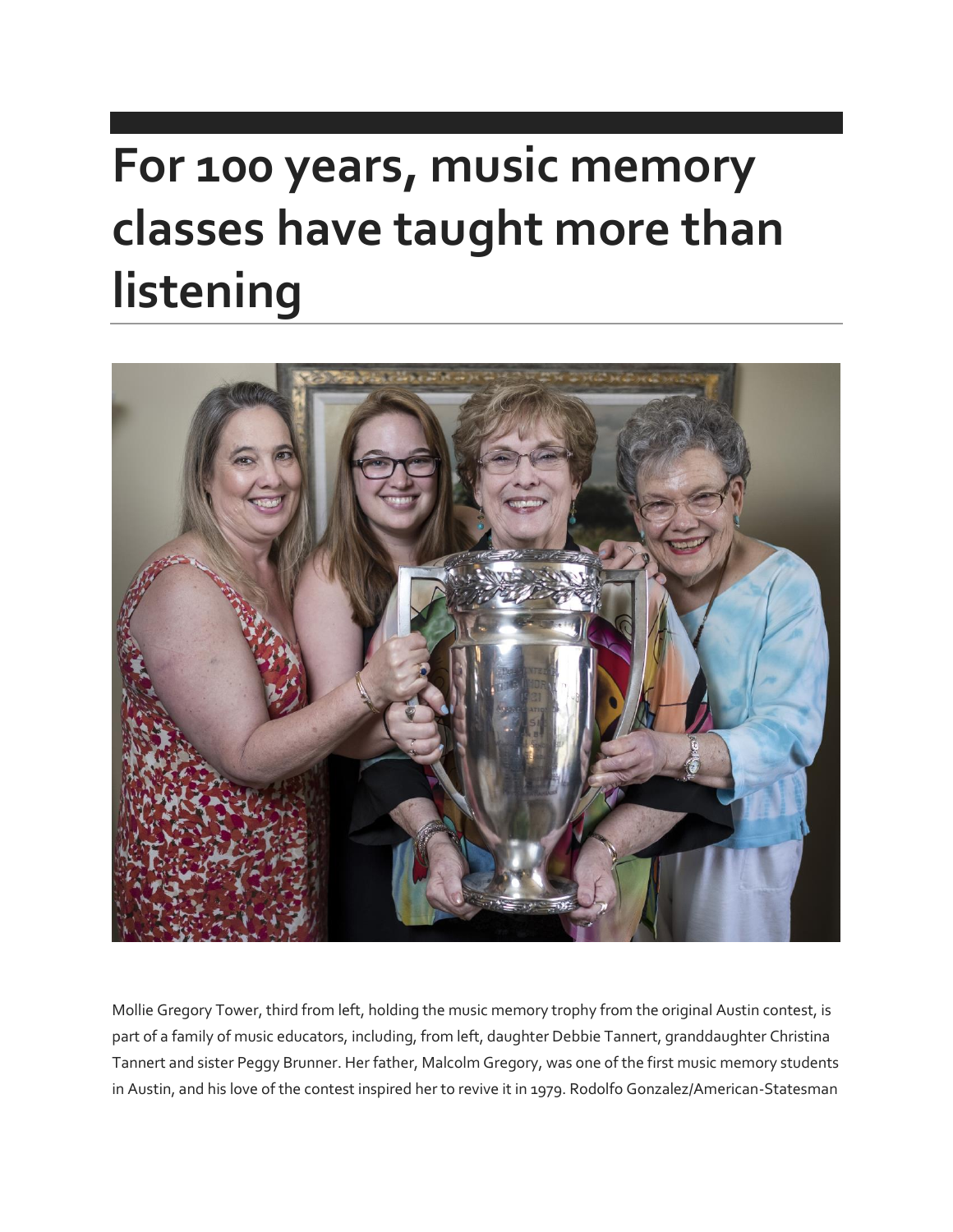## **By [Addie Broyles](mailto:abroyles@statesman.com)**

Posted Sep 15, 2016 at 12:01 AM Updated Sep 25, 2018 at 1:02 PM

#### Three notes.

Not just any three notes, but three of the same note, played in quick succession by a live orchestra on the stage of the Austin school district's majestic Performing Arts Center in the Mueller development.

That was the final challenge of last year's music memory contest, a University Interscholastic League competition for students to identify compositions and their composers in as little as three notes.

The students, in third through sixth grade, had learned the songs based on fulllength recordings, but during the end-of-year test, 20-second snippets of the songs were performed live by the district's All-City Orchestra, comprised of high school students, some of whom started their musical journeys as music memory students themselves.

Limiting the selections to 20 seconds makes the test incredibly difficult. But that last three-note challenge left parents in the audience with jaws agape, looking at one another as if to ask, "Is that even possible?"

For more than 20 of the hundreds of students who spent months preparing for that moment, the answer was easy: "Symphony No. 1, Movement 3" by Zwilich.

By answering that final question correctly, those students earned the coveted Malcolm Gregory pin, the music memory contest's highest honor, named after an Austinite whose life was forever changed as a music memory student nearly 100 years ago and without whom the current Austin contest might not exist.

## **Victrola on the porch**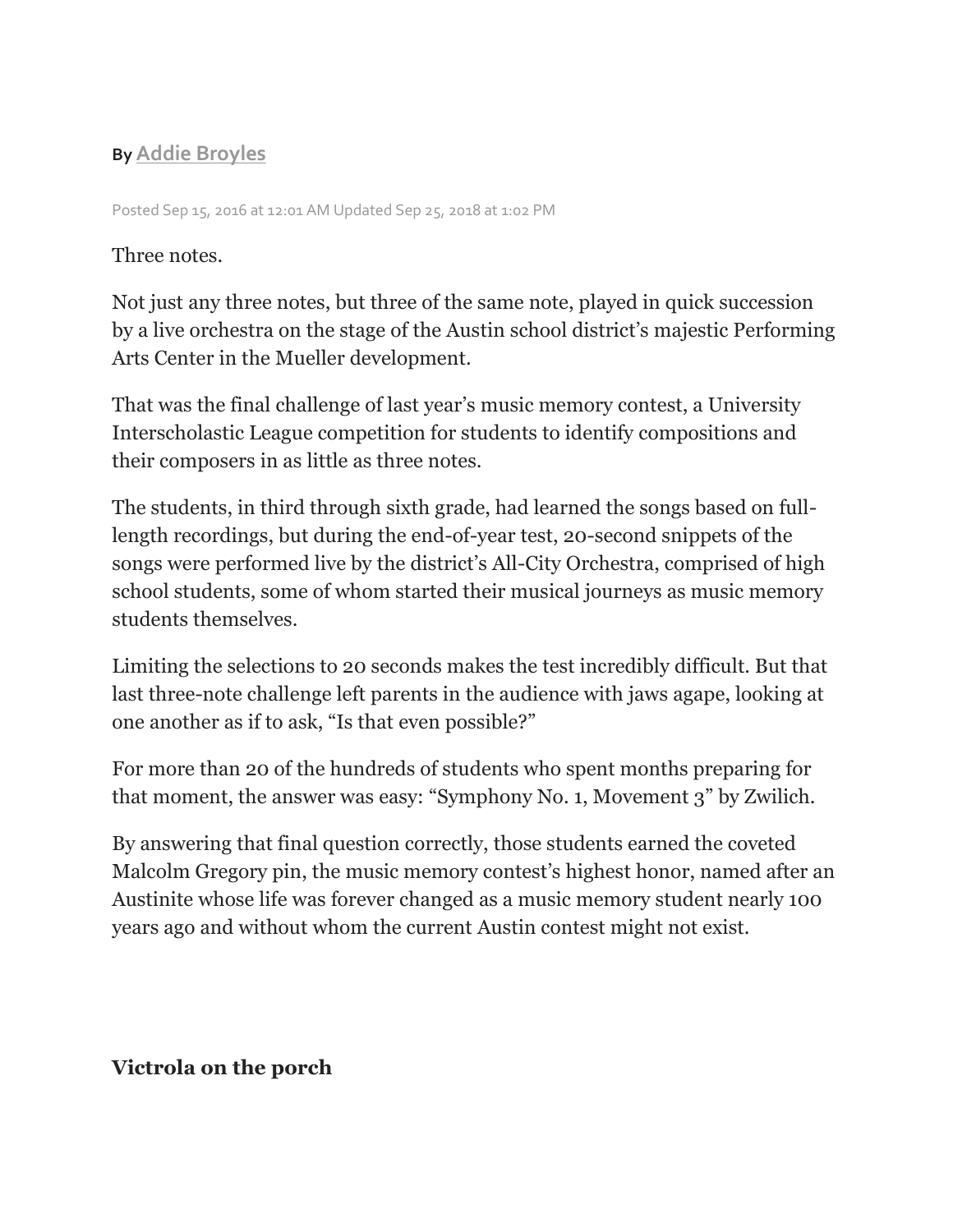Mollie Gregory Tower grew up surrounded by music.

The youngest of four children, Tower knew that her parents, Malcolm and Margaret, had met in the University Methodist Choir and sang with that group for the rest of their lives. She remembers how far they would go out of their way to attend countless symphony and opera performances. Tower and her siblings all graduated from the University of Texas School of Music, and three of the four became music educators, with her brother, Russell, becoming a professional choir director and organist.

In the 1970s, Tower taught music at Andrews Elementary, and in 1978, she was promoted to elementary music coordinator for the entire Austin district.

Not long after she got the job, her dad called. "My father was not a phone talker, but he said, 'So you got the new job. Well, I need you to come and see me and I need to tell you something,'" she says. Tower drove over to his house and sat down to listen as he launched into a story that, despite those many years loving music as a family, she'd never heard before.

In 1921, when he was a student at Wooldridge Elementary, his music teacher was Katherine Cook, the woman who would become the namesake for Cook Elementary. Every Sunday afternoon, she would invite her students to her house in West Campus, where they would sit on the front porch and listen to songs played on a Victrola pointed out the open window.

Cook was training them for one of the city's early music memory contests, a competition that first started in 1916 after New Jersey teacher Charles Milton Tremaine implemented a version of a parlor game he played at home that challenged guests to identify the names and titles of musical compositions.

The concept took off quickly, and by the early 1920s, similar contests were taking place in more than 500 cities around the country, including Austin.

Many students at that time had to go to their schools to listen and study, and often the city symphonies provided the music. The contest became an event celebrated by thousands in the public plazas and squares.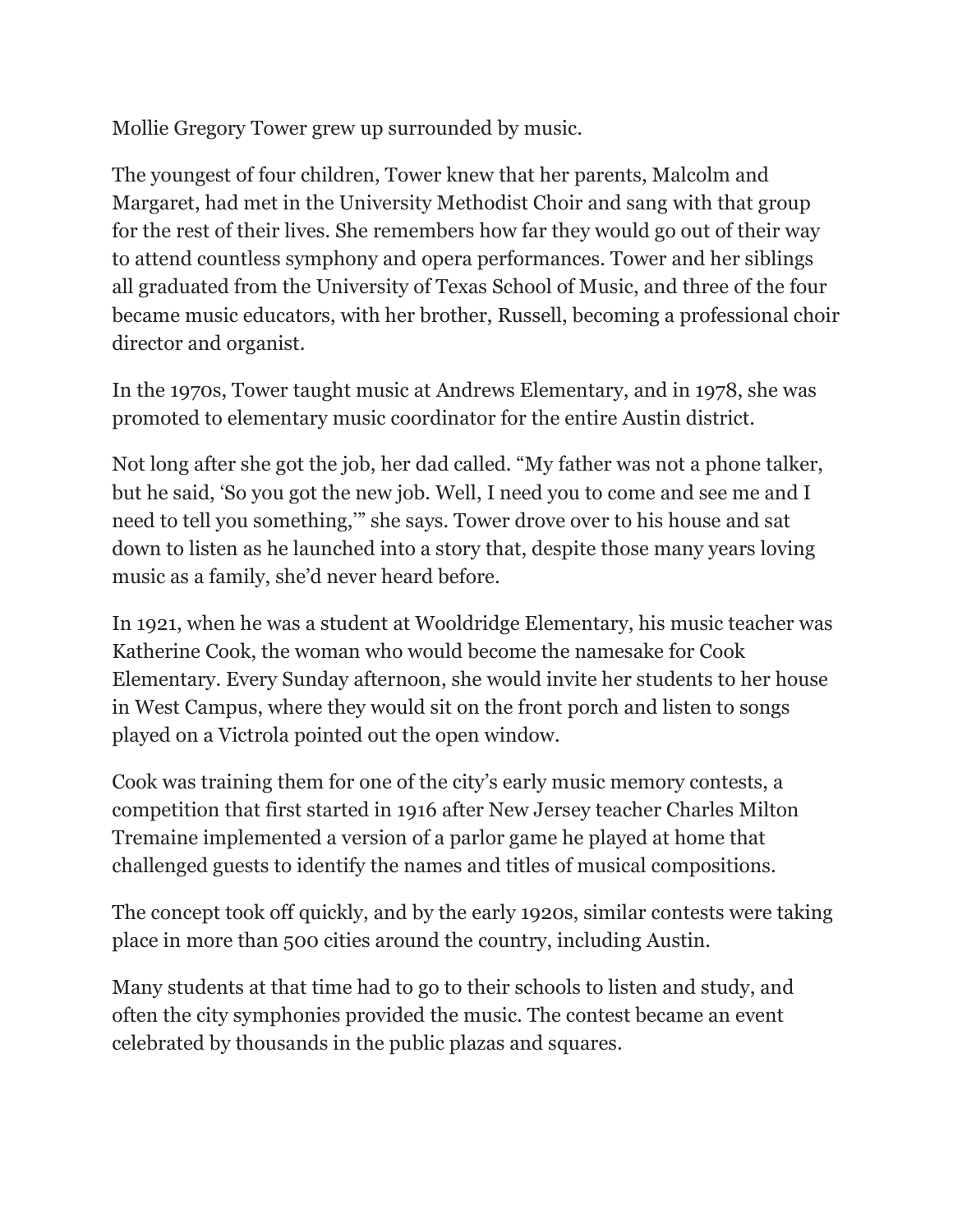Though more than 50 years had passed since Gregory participated in Austin's contest — for which he earned a perfect score two years in a row — he could still recall the names of the pieces he studied on Cook's front porch.

But remembering the composers and titles of the songs wasn't what had the lasting impact on Tower's father. Gregory explained that it was during those afternoons on Cook's porch when he discovered how music moves something inside of you, a part of himself that he didn't know existed.

Tower says that as the youngest of seven children in a household without much money, Gregory didn't have the chance to listen to music in the same way that students do now simply by flipping on a radio or searching for a specific song on the internet.

Listening intently to those songs so that he could identify them during the test encouraged him to think critically about the different instruments and time signatures, how the parts of the songs could sound so varied, even within the same piece, and what kinds of emotions we might associate with those passages.

Although Gregory became a businessman, music was always part of his life. "Listening to a piece tapped into a special place inside of him," Tower says. The music memory contest "taught him how to use music for the rest of his life."

But music memory contests had all but disappeared by the late 1970s. Despite being hugely popular before the Great Depression and World War II, the contests started to fold during the war and in the post-war era when pop and rock music began to take over the public consciousness.

Before her father could even ask the question, Tower was thinking about how she might revive the contest.

With this origin story never far from her mind, Tower laid the foundation to bring back the contest that had been so transformative in her own father's life.

By the spring of 1980, Tower had launched the contest in six schools. By the following year, it had expanded to 40 schools and featured a live orchestra at the final contest. It was such a success that the University Interscholastic League board re-established a statewide contest, and over the years, before he died in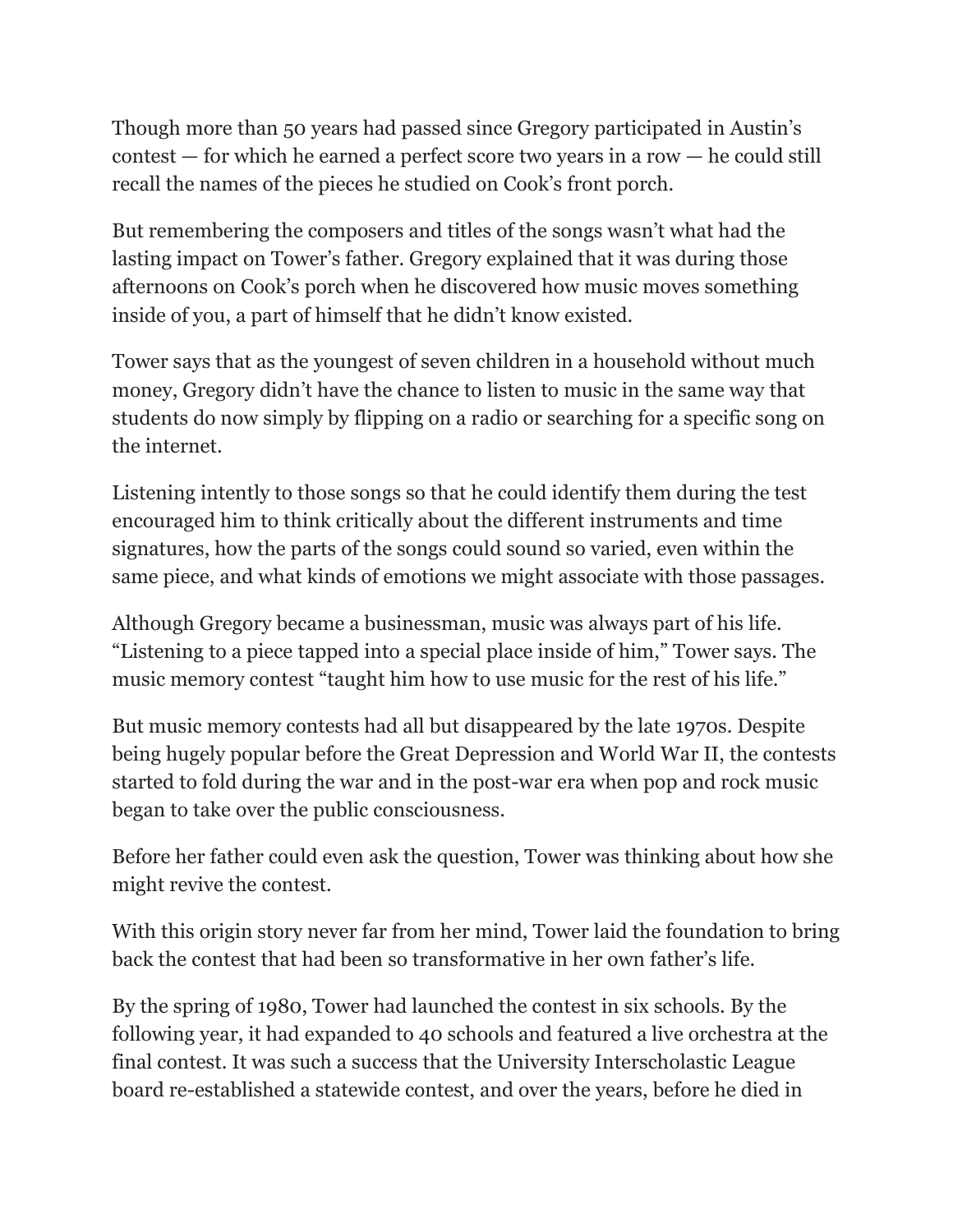1999, Malcolm Gregory was able to watch his beloved music memory contest expand to hundreds of schools across the state.

In May, on the 35th anniversary of the revived contest, Tower sat proudly in the audience as she watched her granddaughter, Christina Tannert — Malcolm's great-granddaughter, a third-year music teacher at Doss — proctor the exam from the stage, while Tower's daughter, Debbie Tannert, who was retiring after 29 years as a music teacher in Austin, coached her final group of students.

As she sat next to her sister, Peggy Brunner, who taught music at Texas State University for 46 years, Tower imagined her father as a 10-year-old sitting on that porch listening to Mozart on a Victrola and could feel four generations of music vibrating through her.

#### **Modern music memory**

Tower left the Austin school district in 1997 and started working with a music education company in Connecticut, where she focused on developing music memory curriculum. In 2014, Tower purchased the music memory portion of the company to start Austin-based Mighty Music Publishing, which publishes curriculum that is now used by more than 1,700 schools across 14 states.

One of the biggest changes that Tower made to the contest preparation is the development of listening maps, which help students visualize the songs with lines and images.

Tower recalls her teacher training: "The way we had been taught to teach listening meant talking my way through the music. You'd start with Beethoven's Fifth and say 'Here it comes! Here comes the French horn solo! Get ready ... here comes the oboe!' But when you were talking, you were blocking people from listening," she says.

She decided to find ways to use other senses to enhance the learning, including those listening maps and, now, kinesthetic activities for students who learn by doing.

"When your body changes how it moves, your mind is soaking it in. Just like the visual pictures change to help you hear, see and understand, your body helps you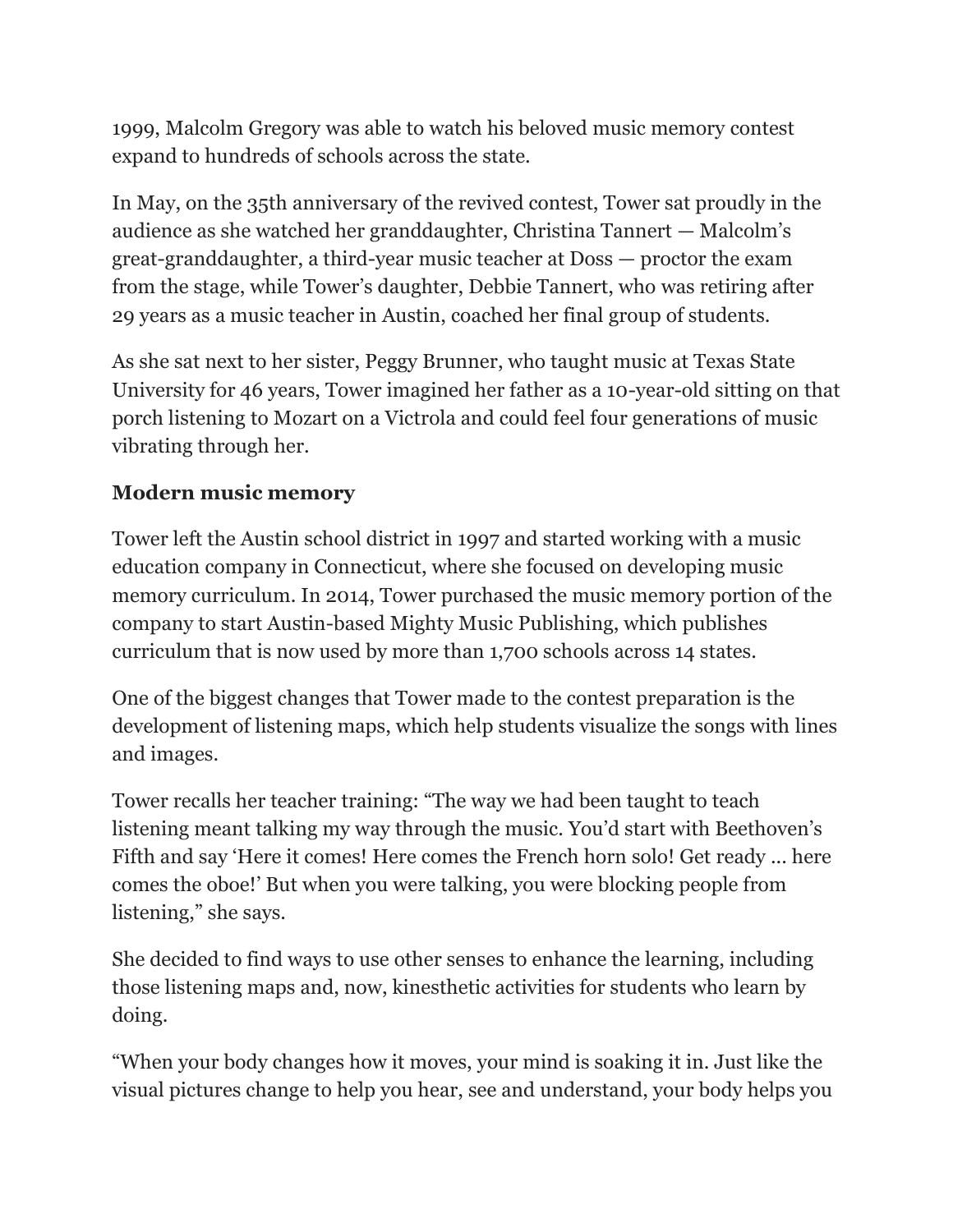feel the music when it changes," she says. "You're not choreographing a dance; you are moving to learn the music. You might do one thing during the 'A' theme and then do a different movement to the 'B' melody."

Tower has five part-time employees, some of whom are also teachers or retired teachers. The curriculum for the 20 songs each year is 480 pages.

The music memory contest is just one of dozens of UIL academic contests that provide an athletics-inspired avenue for intellectual competition. Last year, UIL expanded the program so that second-, seventh- and eighth-graders could also participate. "Orders are coming in from bumps in the road, and what a thrill to realize that children even in the smallest schools are hearing Mozart and Bach because of it," she says.

Although Tower and other educators in Austin chose which songs to include for the first years of the competition, an UIL committee now makes those decisions.

The contest still includes plenty of compositions that predate even students' great-great-great grandparents: Johann Sebastian Bach's "Toccata and Fugue in D Minor," "The Arrival of the Queen of Sheba" from Solomon by George Frideric Handel and "The Heavens Are Telling" from Joseph Haydn's masterwork, "The Creation."

But Tower, who admits appreciating contemporary music more than her father did, has long been an advocate for making the annual list as diverse as possible. Last year's contest included Scott Joplin's "The Entertainer," "Mambo" from "West Side Story" and a movement from the Pulitzer Prize-winning "Symphony No. 1″ by modern composer Ellen Zwilich.

"The committee put 'Sing, Sing, Sing' on last year's list, which just blew me away," she says. Written by Louis Prima and performed by Benny Goodman, that song — famously performed during a jazz concert at Carnegie Hall in 1938 — can teach kids more than how to identify a swing beat.

"Classical music is just awesome, but jazz is the only true American form of music. Everything else we borrowed. I feel it's critical that we educate children about our own contributions," she says. "Take Zwilich. We need to know her name."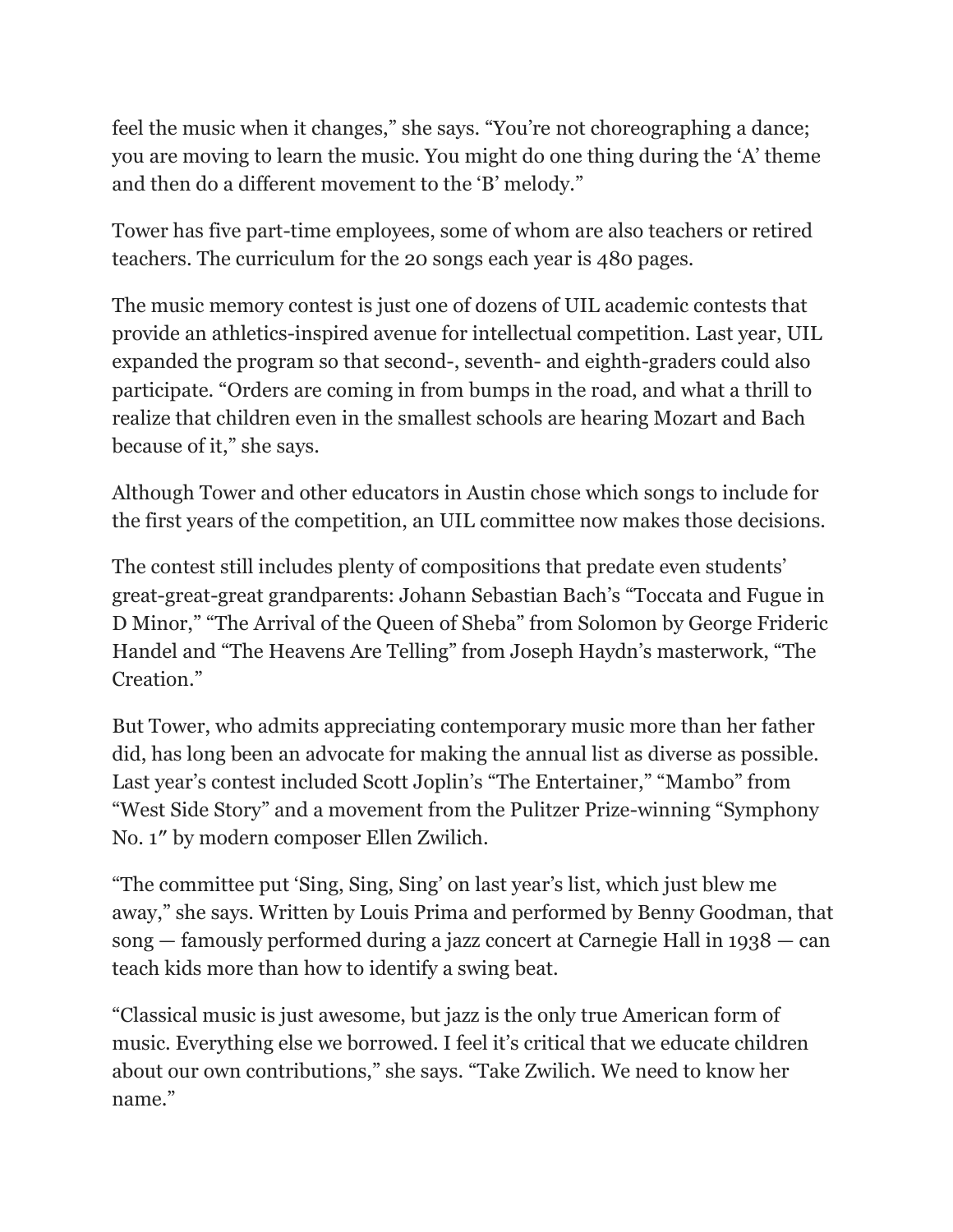## **Teaching more than music**

In decades of teaching music memory, Patton Elementary music teacher Jacque Fowler has enjoyed watching the variety of music expand to include modern pieces that the students can relate to. Just last week, she played the first song of this year's selections for her students: John Williams' "Cantina Band" from the original "Star Wars."

Fowler has been teaching music memory material in her classroom since she started in 1981. Even though Fowler was in her first year as a teacher, Tower asked her if she could help write some of the curriculum, including the listening maps. "I remember thinking, 'If I had this in college, it would have made those music history classes so much easier.' It was a real 'aha' moment," she says.

Fowler has been at Patton Elementary for more than three decades, and all of her students learn the songs, not just the six per grade who are chosen to compete on the school's official team.

"Kids are an open book," she says. "Not all the kids are exposed to this kind of music, but they don't come to us with a lot of preconceived notions of what is good music. There's a lot of content in there, and they learn to listen, analyze and evaluate what they are hearing."

By also studying the historical and cultural context of the songs, Fowler helps the students make connections with what they are learning in other classes.

Learning and talking about the songs becomes a family affair, Fowler says, especially in Austin, where we spend plenty of time in our cars. At the contest every year, she hears from parents and siblings who are as excited to take the test as the students who are competing.

Fowler says that another reason she loves the program is that it appeals to all kinds of learners. "It happens every year that there is a kid who is successful here who hasn't had this level of success in the classroom. It's amazing what that can do for their self-confidence because they realize they can do it," she says. "Even if they don't become music teachers or musicians, they will carry these lessons for a lifetime. It's exciting to see 35-year-old adults who talk about the fact that they still listen to that music."